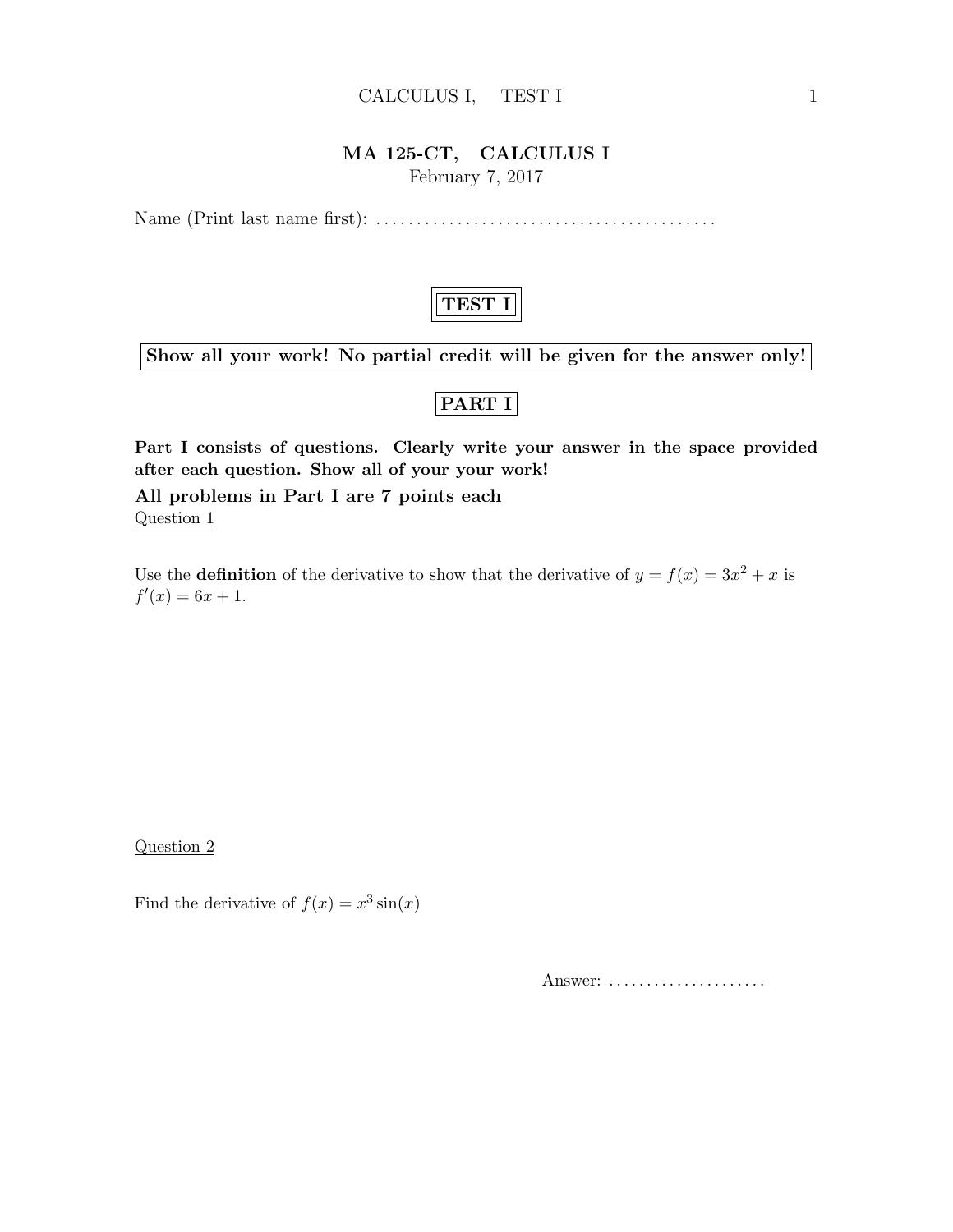#### Question 3

Find the derivative of  $y = f(x) = \frac{x^2+1}{x+1}$ .

Answer: ..................

#### Question 4

Find the derivative of  $y = f(x) = \sqrt{x}(3x + x^2)$ .

Answer: ..................

#### Question 5

Find the equation of the tangent line to the graph of  $y = f(x) = 2 \tan(x)$  at the point  $a = 0$ .

Answer: ......................

#### Question 6

Show that the equation  $x \cos(x) + 1 = 0$  has at least one solution on the interval  $[0, \pi]$ . Hint: use Intermediate Value Theorem.

Answer: .........................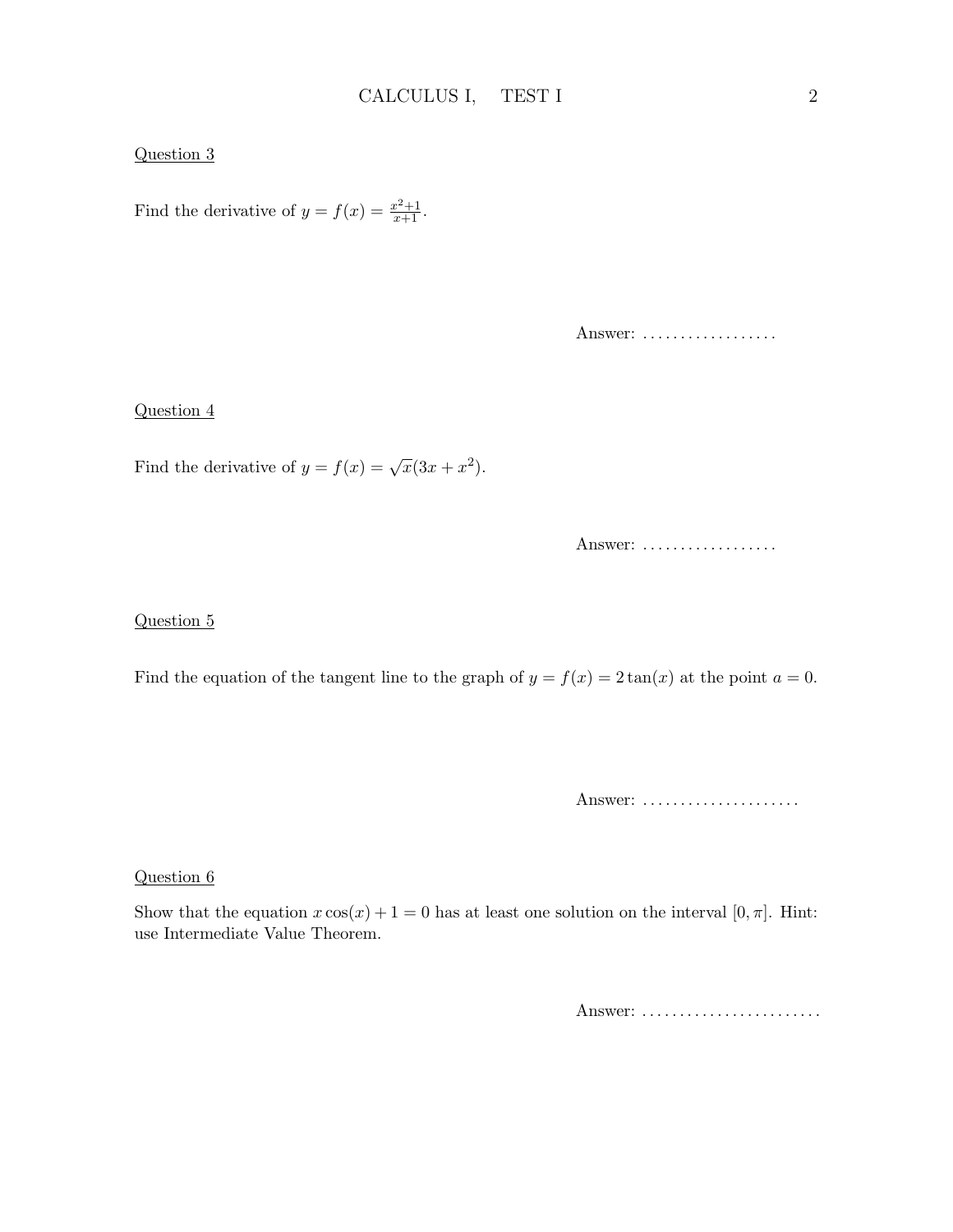#### Question 7

Answer: .........................

### PART II

Part II consists of 5 problems. You must show correct reasons to get full credit. Displaying only the final answer (even if correct) without the relevant steps will not get full credit.

## Problem 1 (10 points)

Suppose that  $S(t) = t^3 - 4t^2 + t$  is the position of a particle at time t (in seconds) on a line. Find:

(a) the velocity at time  $t$ ,

(b) the displacement from  $t = 0$  to  $t = 2$ ,

(c) the displacement from  $t = 2$  to  $t = 3$ .

Recall that the displacement could be positive or negative depending on the direction of movement.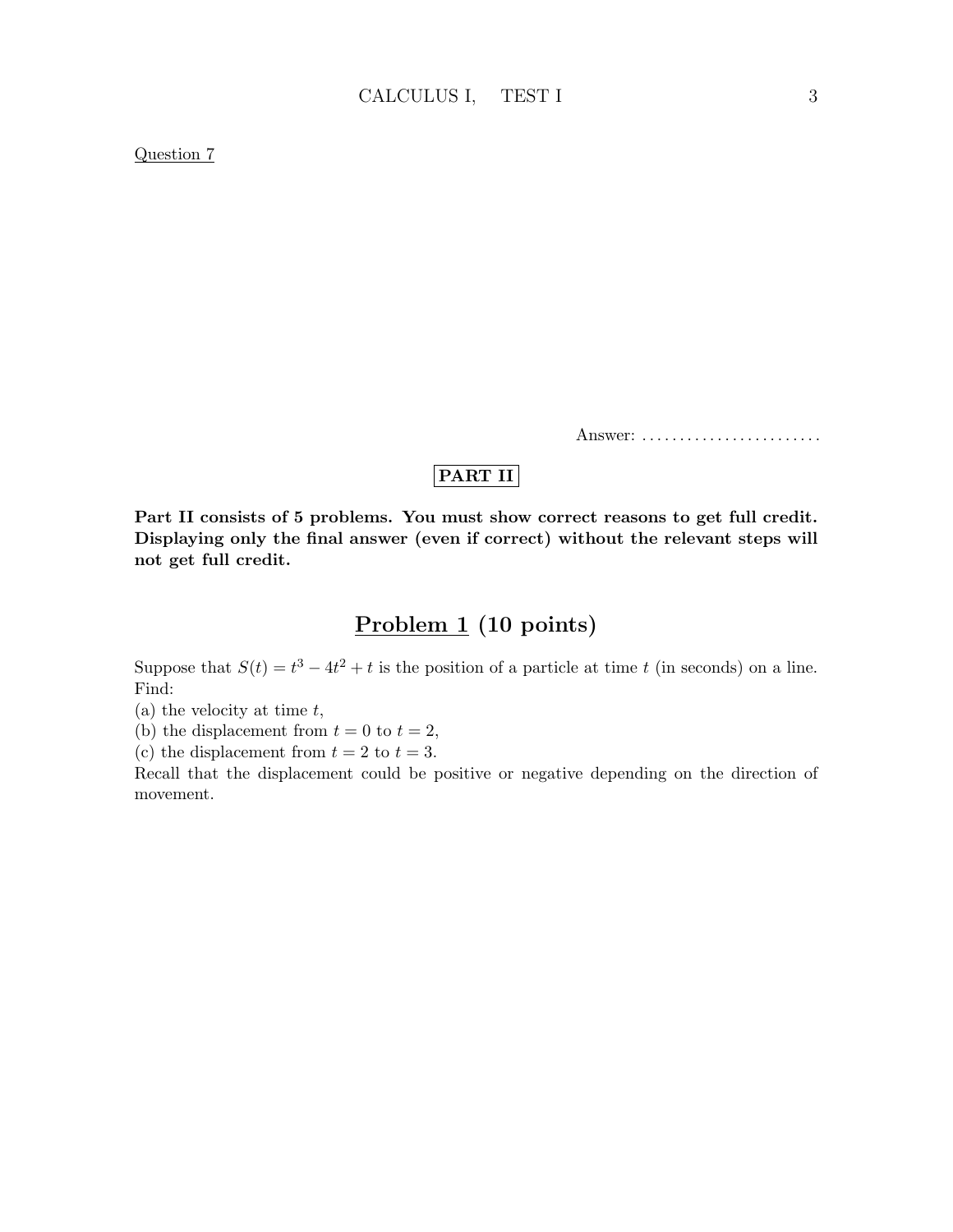

Given the graph of the function  $y = f(x)$  above, find:

- 1.  $\lim_{x \to -1^{-}} f(x) =$
- 2.  $\lim_{x \to -1^+} f(x) =$
- 3.  $\lim_{x \to -1} f(x) =$
- 4.  $\lim_{x \to 4^{-}} f(x) =$
- 5.  $\lim_{x \to 4^+} f(x) =$
- 6.  $\lim_{x \to 4} f(x) =$
- 7.  $\lim_{x \to 5^{-}} f(x) =$
- 8.  $\lim_{x \to 5^+} f(x) =$
- 9.  $\lim_{x \to 5} f(x) =$
- 10.  $\lim_{x \to \infty} f(x) =$
- 11. State all intervals on which  $f(x)$  is continuous.
- 12. State all intervals where  $f(x)$  is differentiable.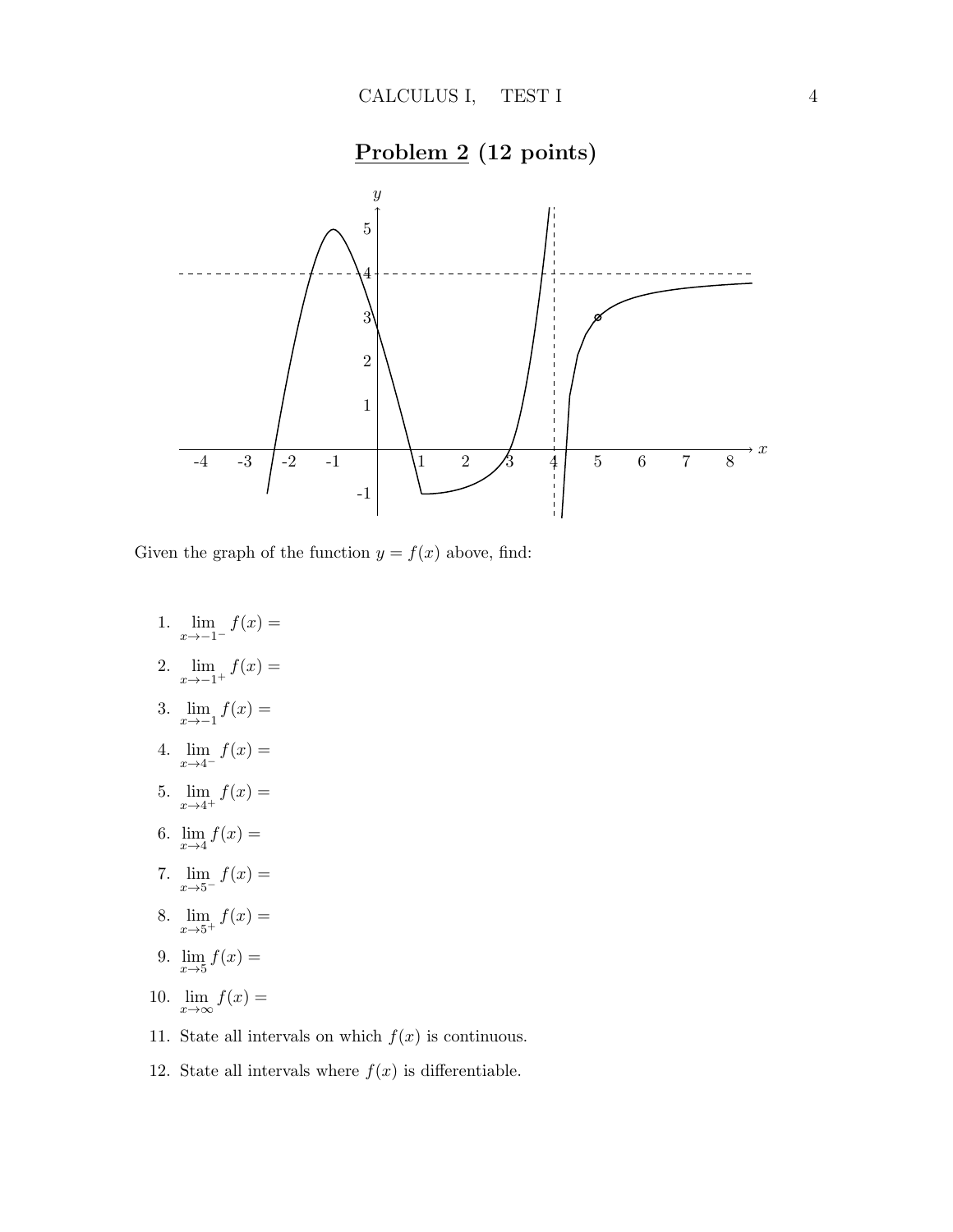# Problem 3 (10 points)

Find all points on the graph of  $f(x) = 2x^3 - 9x^2$  where the tangent line is parallel to the line  $y = -12x$ .

## Problem 4 (10 points)

Define a function

$$
f(x) = \begin{cases} \frac{x^2 - x}{x - 1}, & x < 1, \\ kx, & x \ge 1, \end{cases}
$$

- a) (8 points) Find a value of k so that  $f(x)$  is a continuous function for all real numbers x.
- b) (2 points) For the value of k you found, is  $f(x)$  differentiable at  $x = 1$ ? Briefly explain.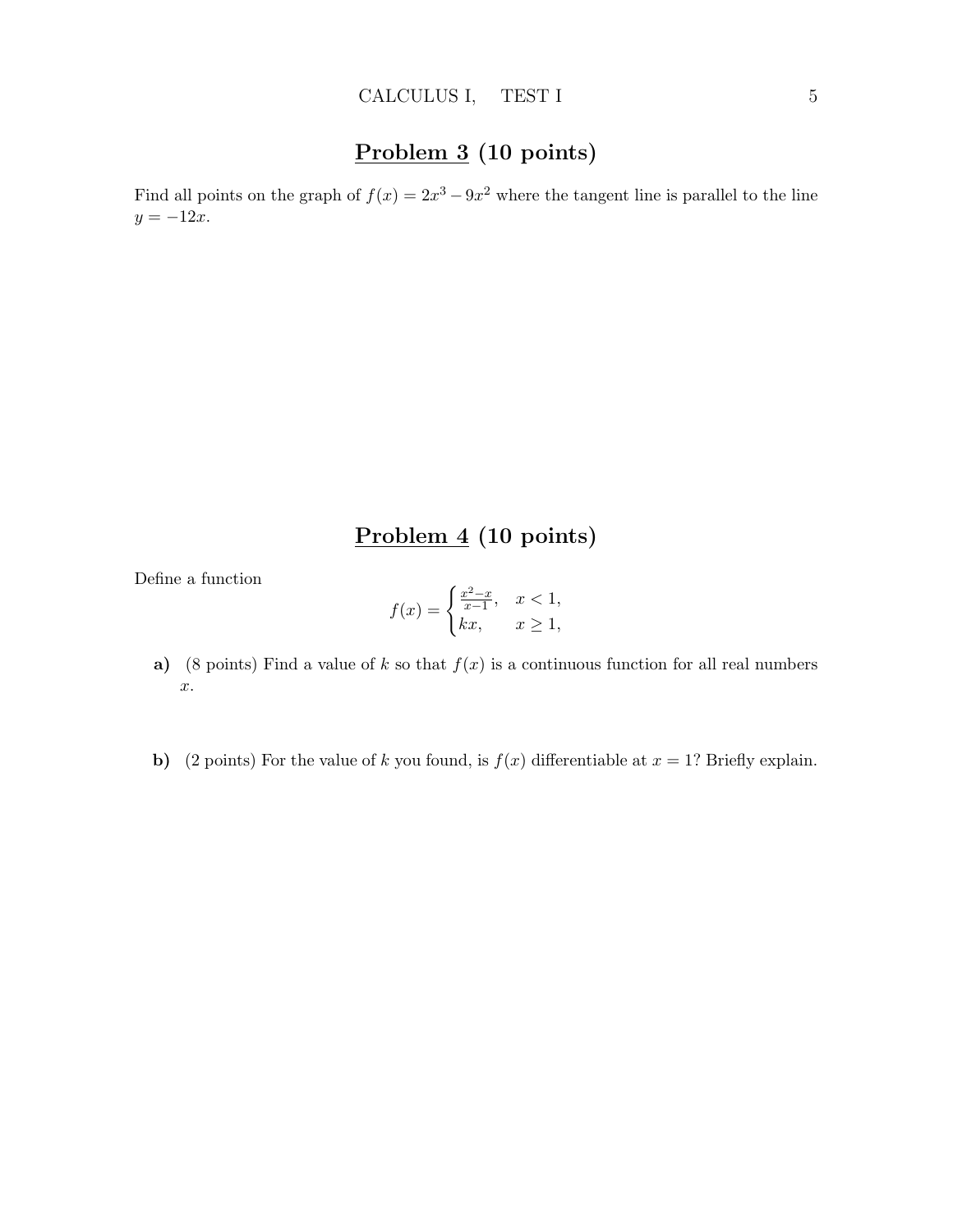# Problem 5 (10 points)

Evaluate the following limits. Like always, justify your answers.

1. 
$$
\lim_{x \to \infty} \sqrt{x+3} + \sqrt{x}
$$

2. 
$$
\lim_{x \to \infty} \sqrt{x+3} - \sqrt{x}
$$